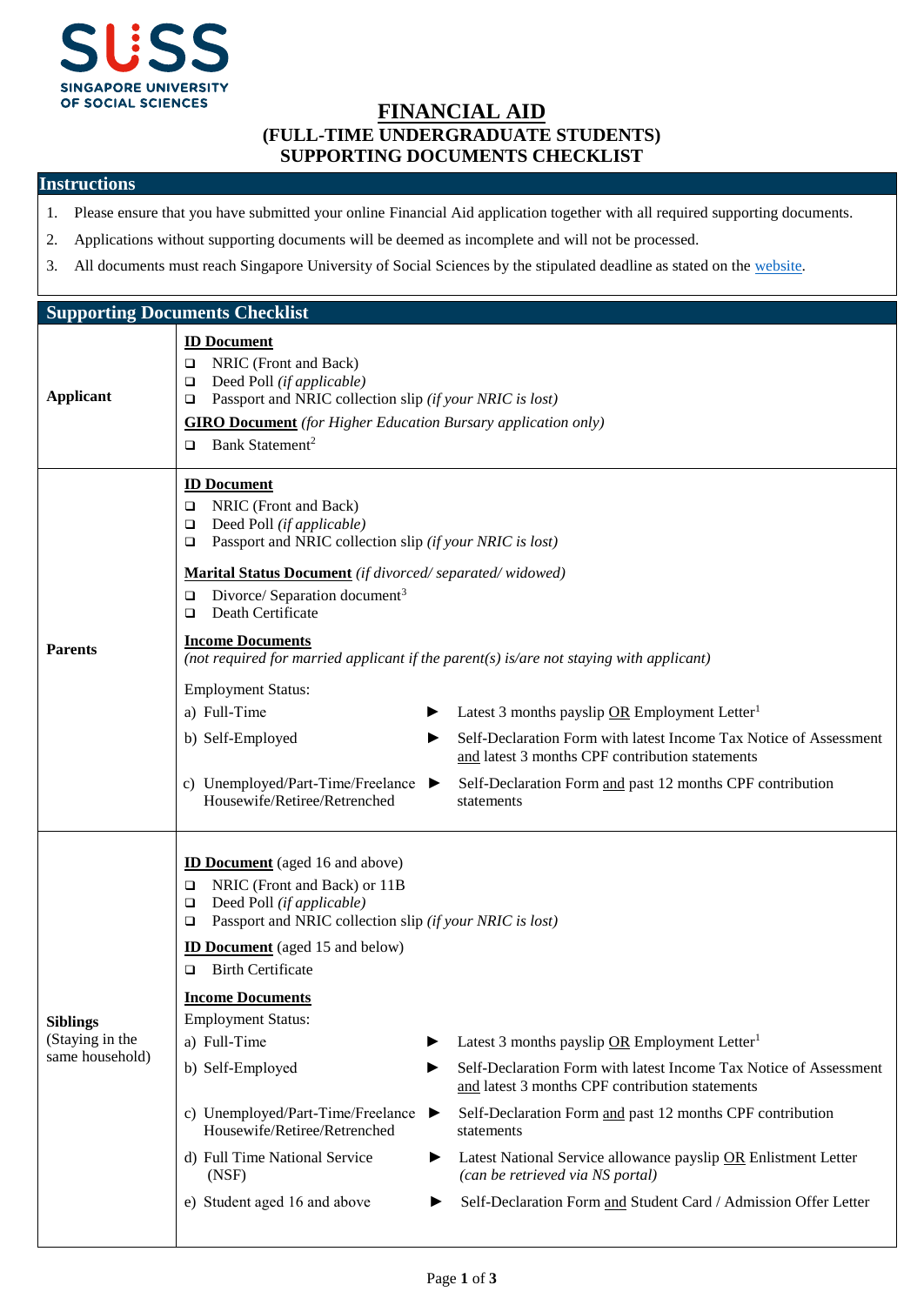| <b>Supporting Documents Checklist</b>                                                                                        |                                                                                                                                                                                         |                                                                                                                      |  |  |
|------------------------------------------------------------------------------------------------------------------------------|-----------------------------------------------------------------------------------------------------------------------------------------------------------------------------------------|----------------------------------------------------------------------------------------------------------------------|--|--|
| Guardians,                                                                                                                   | <b>ID Document</b><br>NRIC (Front and Back)<br>$\Box$<br>Deed Poll (if applicable)<br>$\Box$<br>Passport and NRIC collection slip (if your NRIC is lost)<br>$\Box$                      |                                                                                                                      |  |  |
| <b>Grandparents and</b>                                                                                                      | <b>Income Documents</b>                                                                                                                                                                 |                                                                                                                      |  |  |
| other relatives, if<br>any<br>(Staying in the same<br>household)                                                             | <b>Employment Status:</b>                                                                                                                                                               |                                                                                                                      |  |  |
|                                                                                                                              | a) Full-Time                                                                                                                                                                            | Latest 3 months payslip OR Employment Letter <sup>1</sup>                                                            |  |  |
|                                                                                                                              | b) Self-Employed                                                                                                                                                                        | Self-Declaration Form with latest Income Tax Notice of<br>Assessment and latest 3 months CPF contribution statements |  |  |
|                                                                                                                              | c) Unemployed/Part-Time/Freelance<br>▸<br>Housewife/Retiree/Retrenched                                                                                                                  | Self-Declaration Form and past 12 months CPF contribution<br>statements                                              |  |  |
| <b>Spouse</b>                                                                                                                | <b>ID Document</b><br>NRIC (Front and Back)<br>▫<br>Deed Poll (if applicable)<br>$\Box$<br>Passport and NRIC collection slip (if your NRIC is lost)<br>$\Box$                           |                                                                                                                      |  |  |
|                                                                                                                              | Marital Status Document (if married/divorced/separated/widowed)<br>Marriage Certificate<br>$\Box$<br>Divorce/ Separation document <sup>2</sup><br>$\Box$<br>Death Certificate<br>$\Box$ |                                                                                                                      |  |  |
|                                                                                                                              | <b>Income Documents</b><br>(not required for married applicant if spouse is divorced/separated and he/she is not staying with applicant)                                                |                                                                                                                      |  |  |
|                                                                                                                              | <b>Employment Status:</b>                                                                                                                                                               |                                                                                                                      |  |  |
|                                                                                                                              | a) Full-Time                                                                                                                                                                            | Latest 3 months payslip OR Employment Letter <sup>1</sup>                                                            |  |  |
|                                                                                                                              | b) Self-Employed                                                                                                                                                                        | Self-Declaration Form with latest Income Tax Notice of<br>Assessment and latest 3 months CPF contribution statements |  |  |
|                                                                                                                              | c) Unemployed/Part-Time/Freelance<br>▶<br>Housewife/Retiree/Retrenched                                                                                                                  | Self-Declaration Form and past 12 months CPF contribution<br>statements                                              |  |  |
| <b>Children</b>                                                                                                              | <b>ID Document</b> (aged 16 and above)<br>NRIC (Front and Back) or 11B<br>Q<br>Deed Poll (if applicable)<br>⊔<br>Passport and NRIC collection slip (if your NRIC is lost)<br>▫          |                                                                                                                      |  |  |
|                                                                                                                              | <b>ID Document</b> (aged 15 and below)<br><b>Birth Certificate</b><br>▫                                                                                                                 |                                                                                                                      |  |  |
|                                                                                                                              | <b>Income Documents</b><br><b>Employment Status:</b>                                                                                                                                    |                                                                                                                      |  |  |
|                                                                                                                              | a) Full-Time                                                                                                                                                                            | Latest 3 months payslip OR Employment Letter <sup>1</sup>                                                            |  |  |
|                                                                                                                              | b) Self-Employed                                                                                                                                                                        | Self-Declaration Form with latest Income Tax Notice of<br>Assessment and latest 3 months CPF contribution statements |  |  |
|                                                                                                                              | c) Unemployed/Part-Time/Freelance<br>▶<br>Housewife/Retiree/Retrenched                                                                                                                  | Self-Declaration Form and past 12 months CPF contribution<br>statements                                              |  |  |
|                                                                                                                              | d) Full Time National Service<br>▶<br>(NSF)                                                                                                                                             | Latest National Service allowance payslip OR Enlistment Letter<br>(can be retrieved via NS portal)                   |  |  |
|                                                                                                                              | e) Student aged 16 and above                                                                                                                                                            | Self-Declaration Form and Student Card / Admission Offer Letter                                                      |  |  |
| Notes:                                                                                                                       |                                                                                                                                                                                         |                                                                                                                      |  |  |
| Payslip/Employment letter must NOT be dated more than 3 months from date of application submission. Payslip/Employment<br>1. |                                                                                                                                                                                         |                                                                                                                      |  |  |
| letter must bear company's name/logo indicating your full name, NRIC number and gross monthly income and allowance (if any). |                                                                                                                                                                                         |                                                                                                                      |  |  |

2. Bank Statement must bear the applicant's name, bank name & bank account number. Please do not include other confidential bank details such as account balances etc.

3. Divorce/Separation document

 If unable to produce divorce document, please submit a declaration letter indicating the name and NRIC of parents/spouse and divorce period*.*